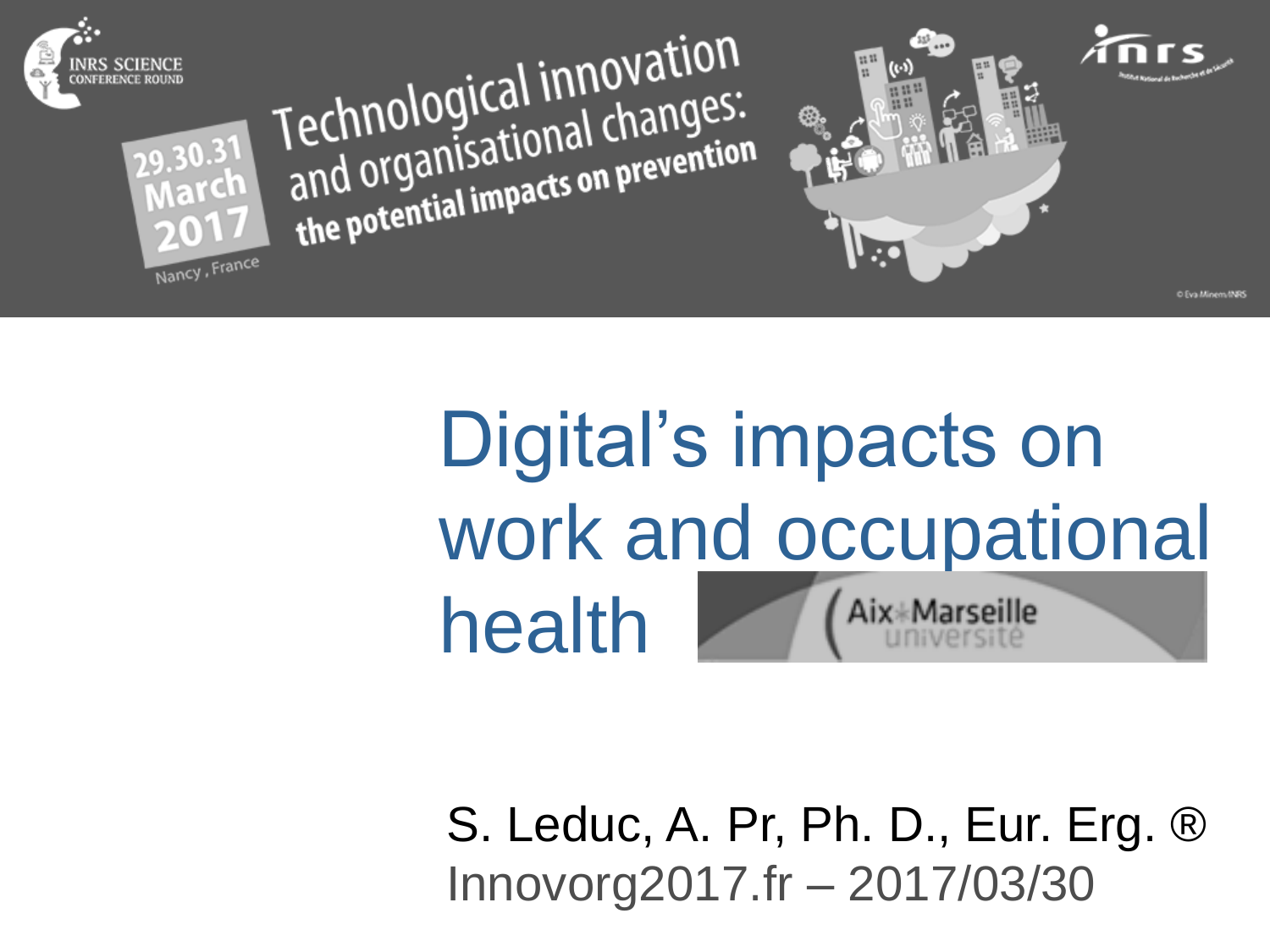#### Presentation Outline

Digital's impacts... - Innovorg 2017 - Nancy 2017 - 2017/03/30

2

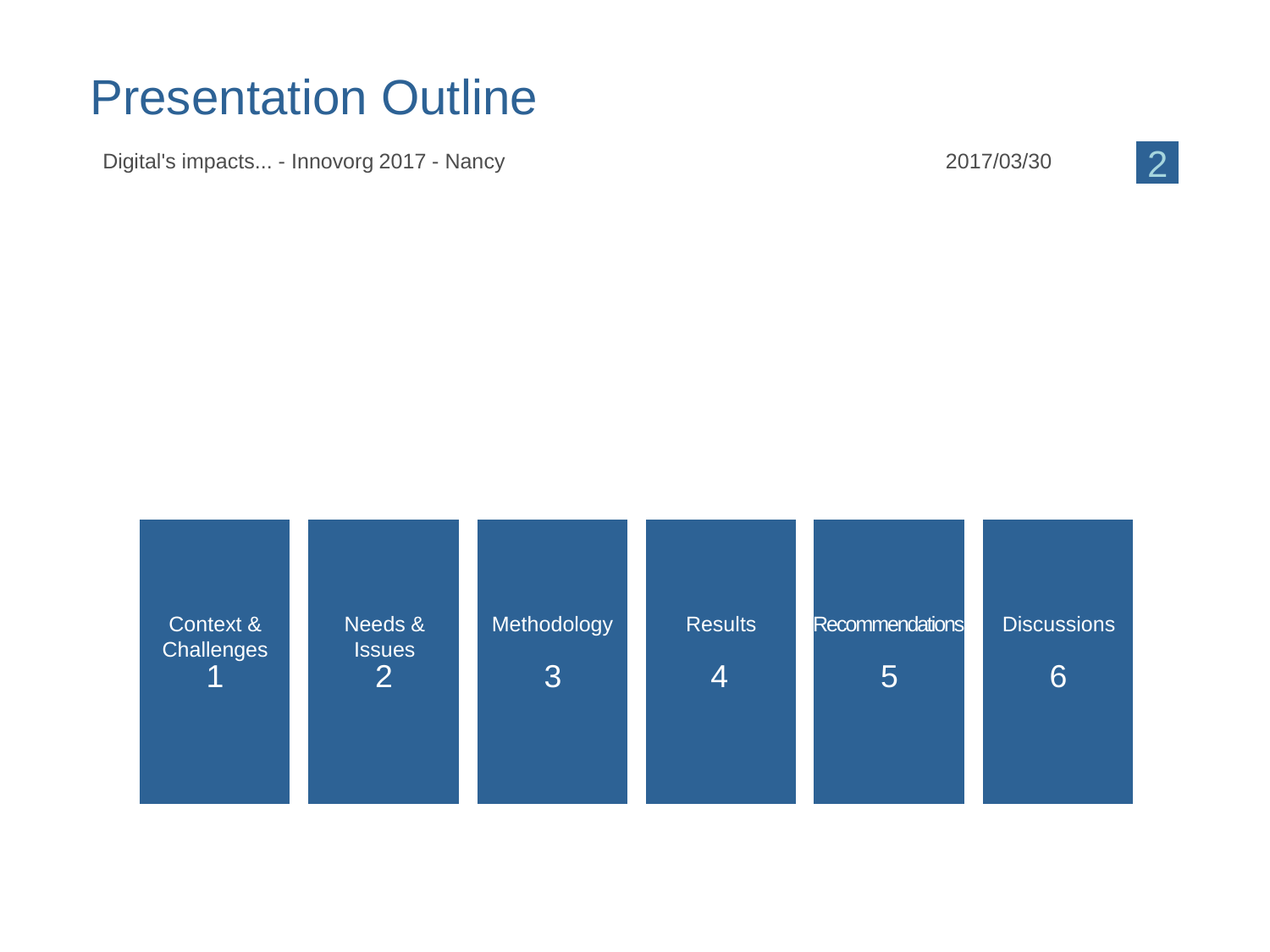### Context & Challenges

Digital's impacts... - Innovorg 2017 - Nancy 2017/03/30







Digitalization: Replacement current/past tool by ICT in workplace

From informatics management to information production





Any economics fields

*"To give sense and enjoy life at work"*



Conseil National du Numérique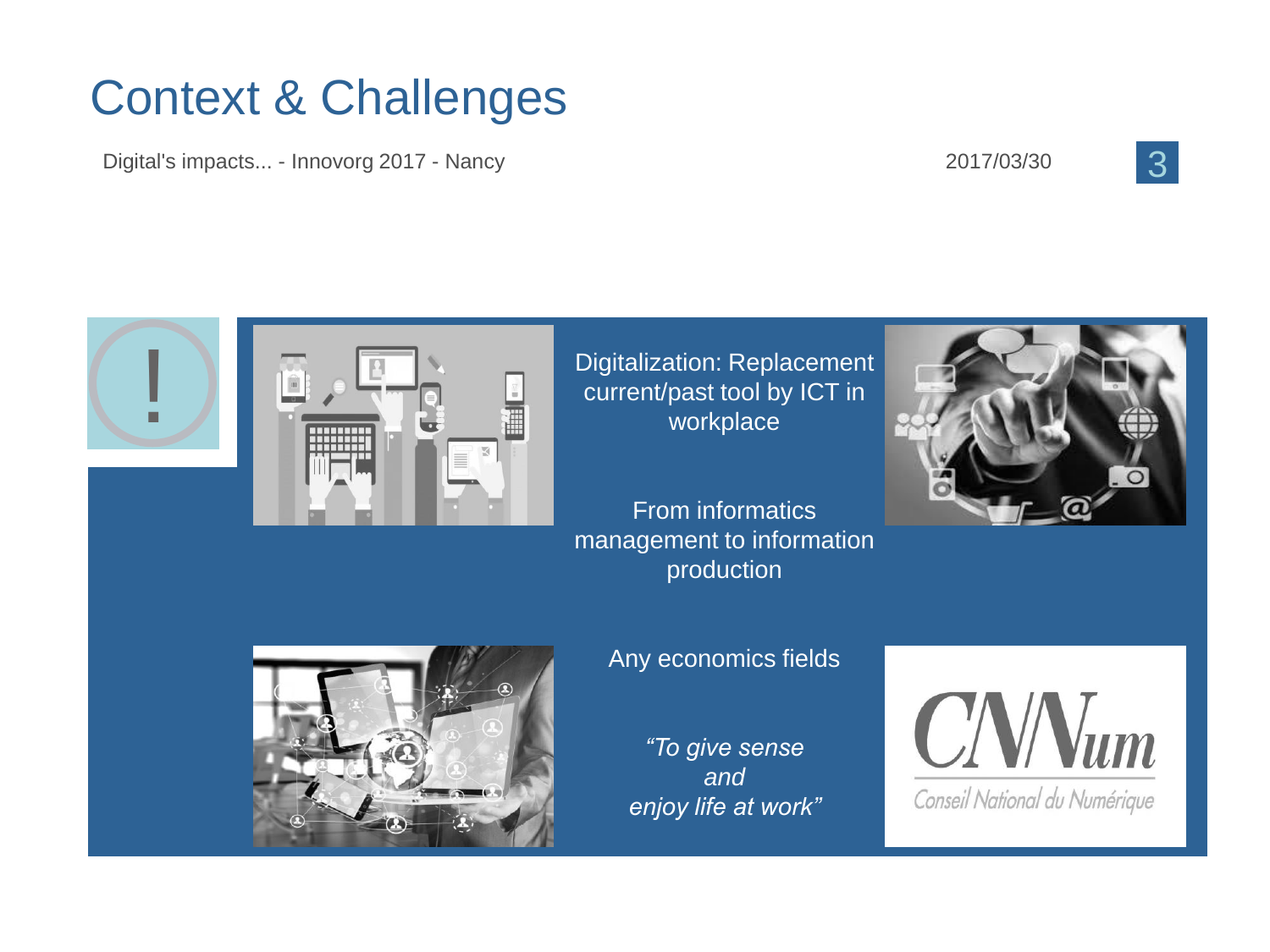#### Needs & Issues

Digital's impacts... - Innovorg 2017 - Nancy 2017/03/30

4

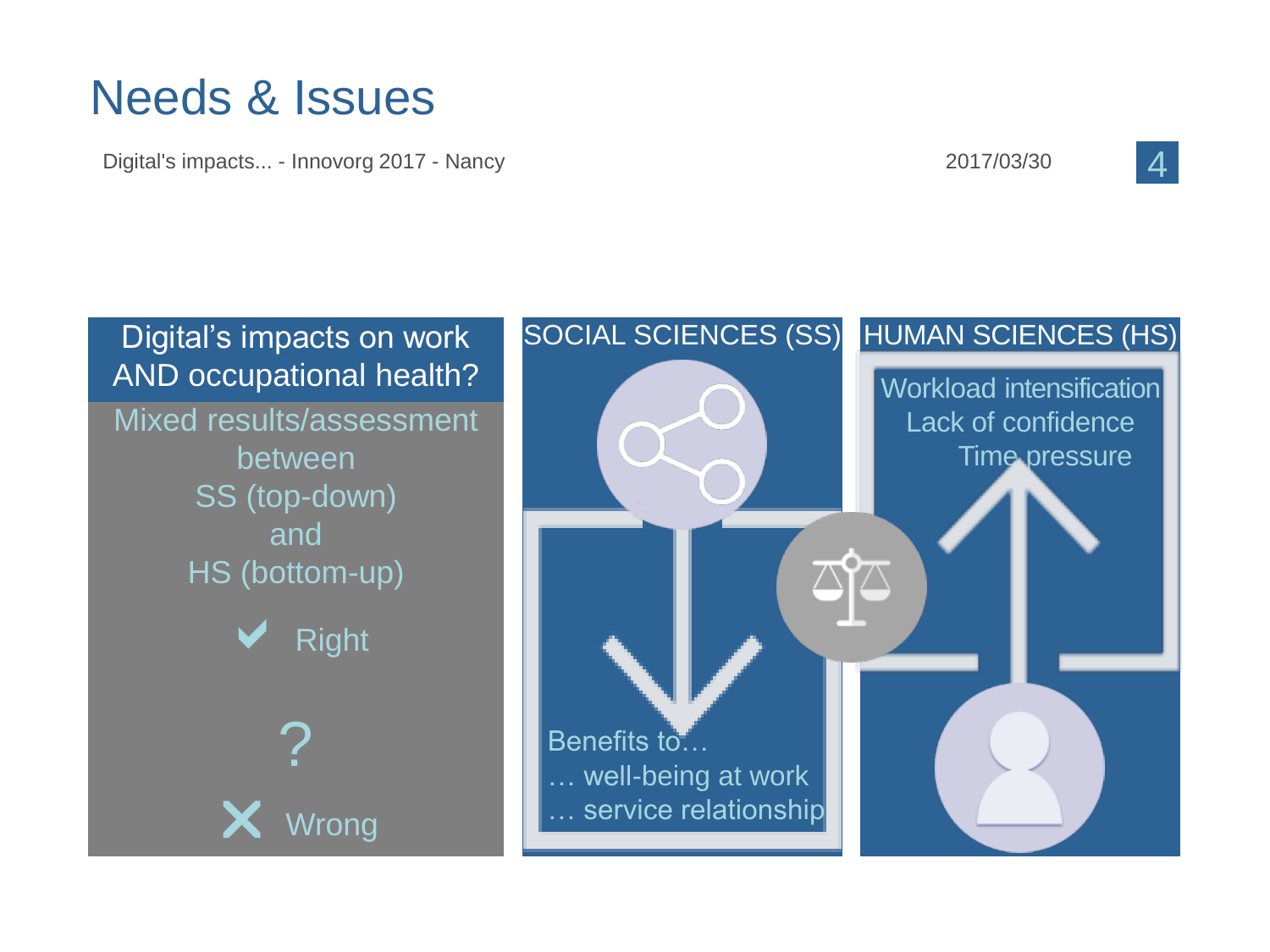### Methodology

Digital's impacts... - Innovorg 2017 - Nancy

2017/03/30 5

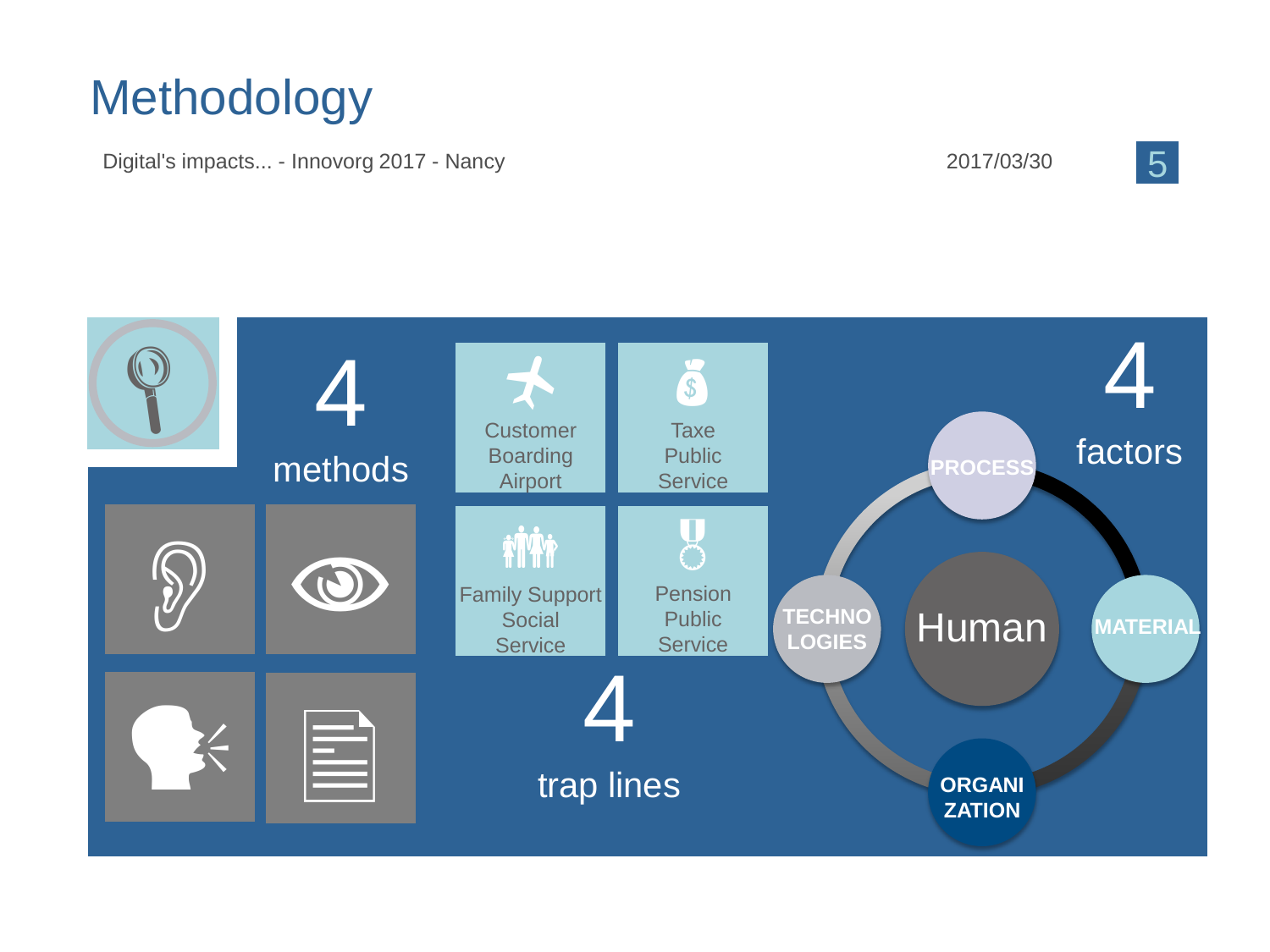Digital's impacts... - Innovorg 2017 - Nancy 2017 2017/03/30

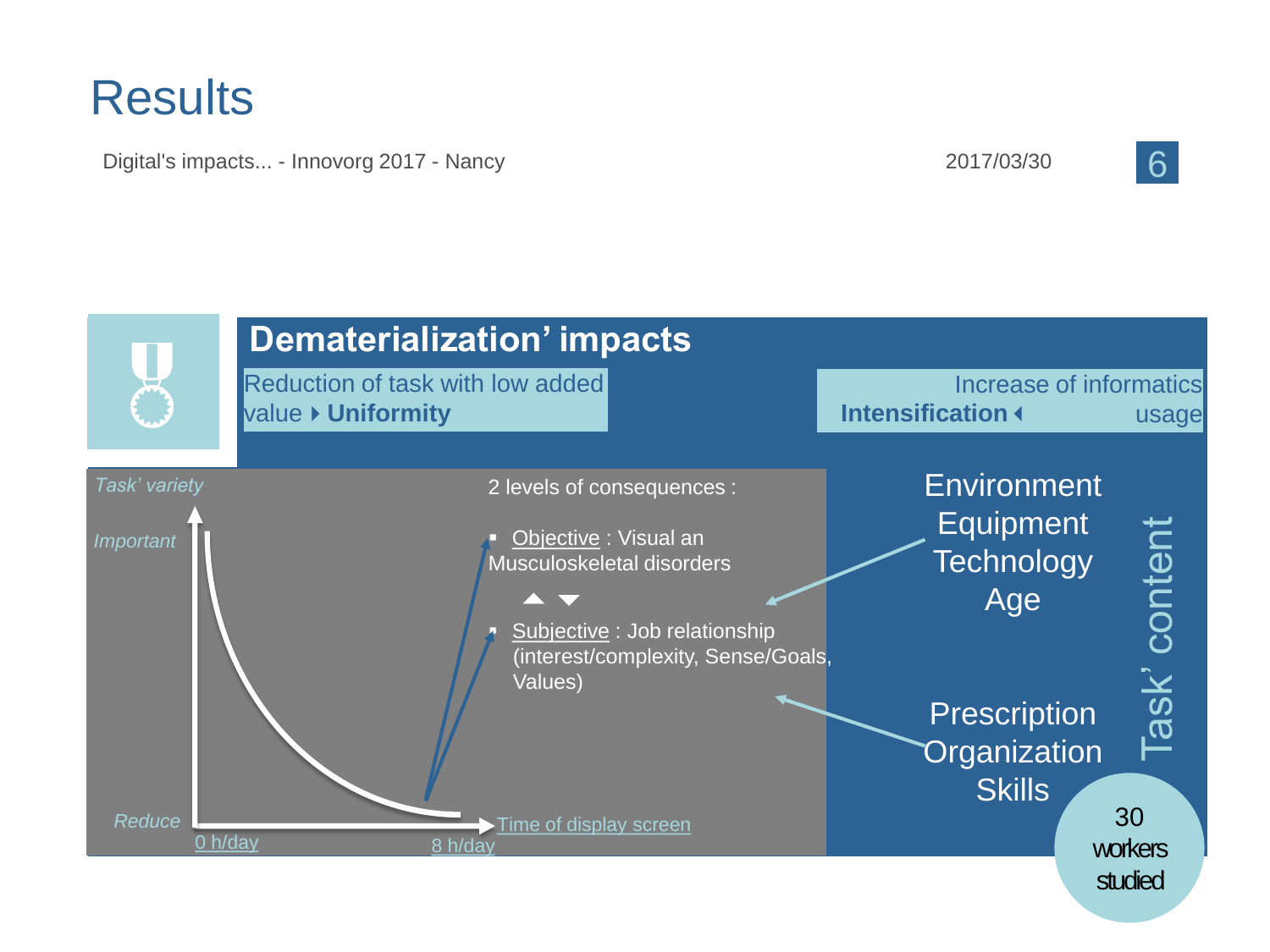Digital's impacts... - Innovorg 2017 - Nancy 2017 2017/03/30 2017/03/30



#### **Categorization of iPad ® users' profile** PROPONENTS ICT' adopters iOS familiar Interested beyond job practice Innovative usages Tool consideration as a benefit to the service relationship, an added-value to service quality MODERATES Mainly ICT use at work Practices standardization Tool perceived as half addedvalue but in favour to adopt it in following work prescription REFRACTORIES Few usages of ICT outside work context Efficiency at work based on personal job core skill Tool enter in direct confrontation with process and work organization from their standpoint 25% 25% 25% 25% 25% 25% 60 workers studied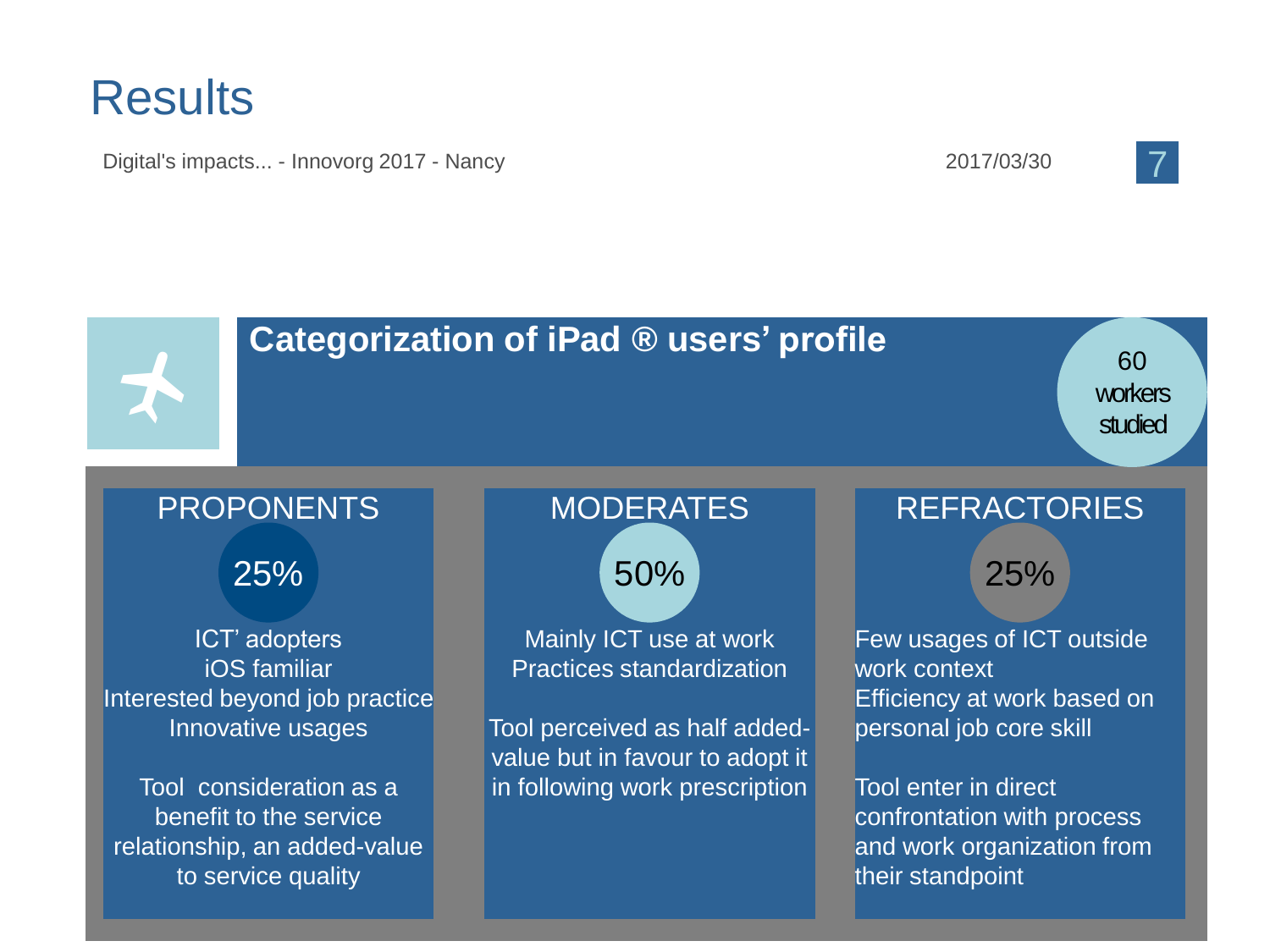Digital's impacts... - Innovorg 2017 - Nancy 2017 2017/03/30

 $\overline{10}$ 



#### **Social effects on customer relationship**

*From diversity of case studies to complex issues that may lead to violence*

*Number of external violence events in 2015 (blue) and 2016 (red)*

20 **workers** studied

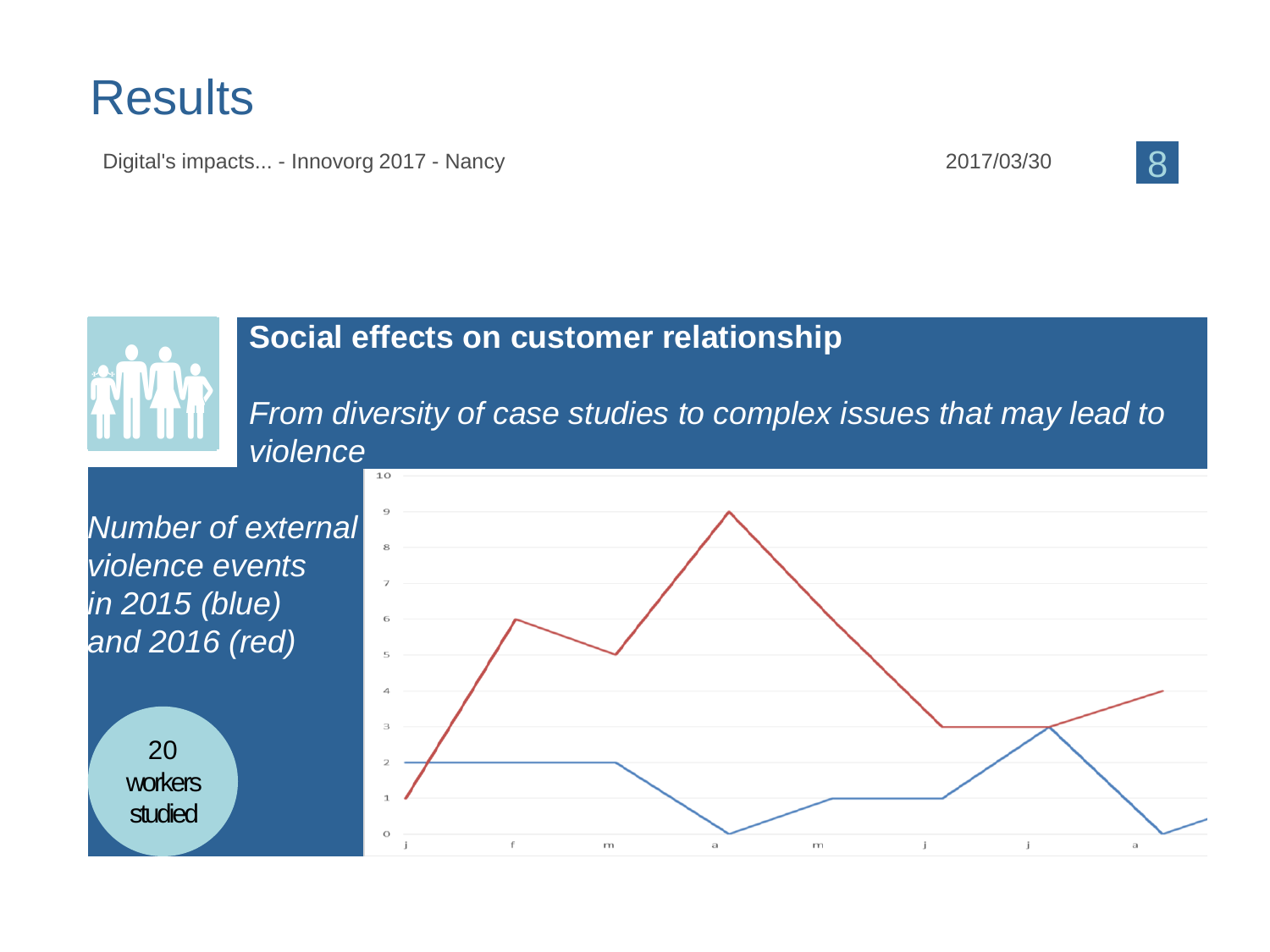Digital's impacts... - Innovorg 2017 - Nancy 2017 2017/03/30 2017/03/30

#### **Cognitive effects of dematerialization and double screen' usages**<br>*From document analysis to documentary completion by disclosure data*<br>*From document analysis to documentary completion by disclosure data* Enfants mineurs non mariés, ou handicapés (code F) **PE Puntait applicatif** dont titulaires de la carte d'invalidité (code G) Personnes invalides vivant sous votre toil (code R): Ø Enfants mineurs ou handicapés en résidence alternée (code H): GENON GENEVENE MARIE MAD. U **Third del almost** doot titulaires de la cada d'invalidat (code l) 0.993.264.957.2625 RATTACHEMENT D'ENFANTS MAJEURS OU MARIÉS 响 - Enfants célibataires majeurs sans enfant (code J):<br>• Enfants majeurs mariés/pacsés ou enfants non mariés chargés de famille (code N ): a <mark>ad</mark> et leurs enfants en nésidence alternée (code P ) : MME QUEMON SENEVENT MARIE MADELENE JULI née DUEMON SPI : 05910941671000 nie in 15.63 a Ea Š AFT 72 BD DE LAUMONT 77500 MELLI ٠ *<u>Education</u>* da familia g. fersonnes à charge **DÉTAIL DES REVENUS ET CHARGES** Δ Code Libelle Montant en euros Ÿ alaine - Declarant 1 Revenue 219: deja soumis aux PS avec CSG deductio 9 Tradement / TERP: Vérifer la salait des codes correspondent au PER a, Credits d'impot professionnet forfait. deja verse **DOK** sisi: *<u><u><b>International</u></u>* a fixed show and reduced</u> **FFR** Produits de placement a reserve fixe sans abatter Données de la personne Situation de famille **Auvenus et cha** h.ib Done aux semimers en difficulte 3a **Come and becomes** 6ab iva RFR 2011 Inselekular hauts revenue 31713 w RFR 2012 (contribution has its 21489 and in the country of the **LA**  $^{16}$ **SOK**  $\overline{1}$ 200 200206 nenu facal de reference 2011 **COL**  $\overline{u}$ 3,0  $\sim$  $768$ **STO** mine de codes saloit **EHA** 21489 **IVB** 22309 **IVR** 2015 eys. 11489 News PERP 2012 - Declarant 1 3431<br>3431<br>3430 22509 APS 5703 ors (m) National PERP non added 2010 - Declarant Patient PERP non utilise 2011 - Declarant 1 (sin) 3601 Ralond PERP non ables 2012 - Declarant 1 Quitter Estever Firms & Validar la 20 Sharanan - Showerand - B B Sounder - Landston, m + 80 O 1040

**workers** studied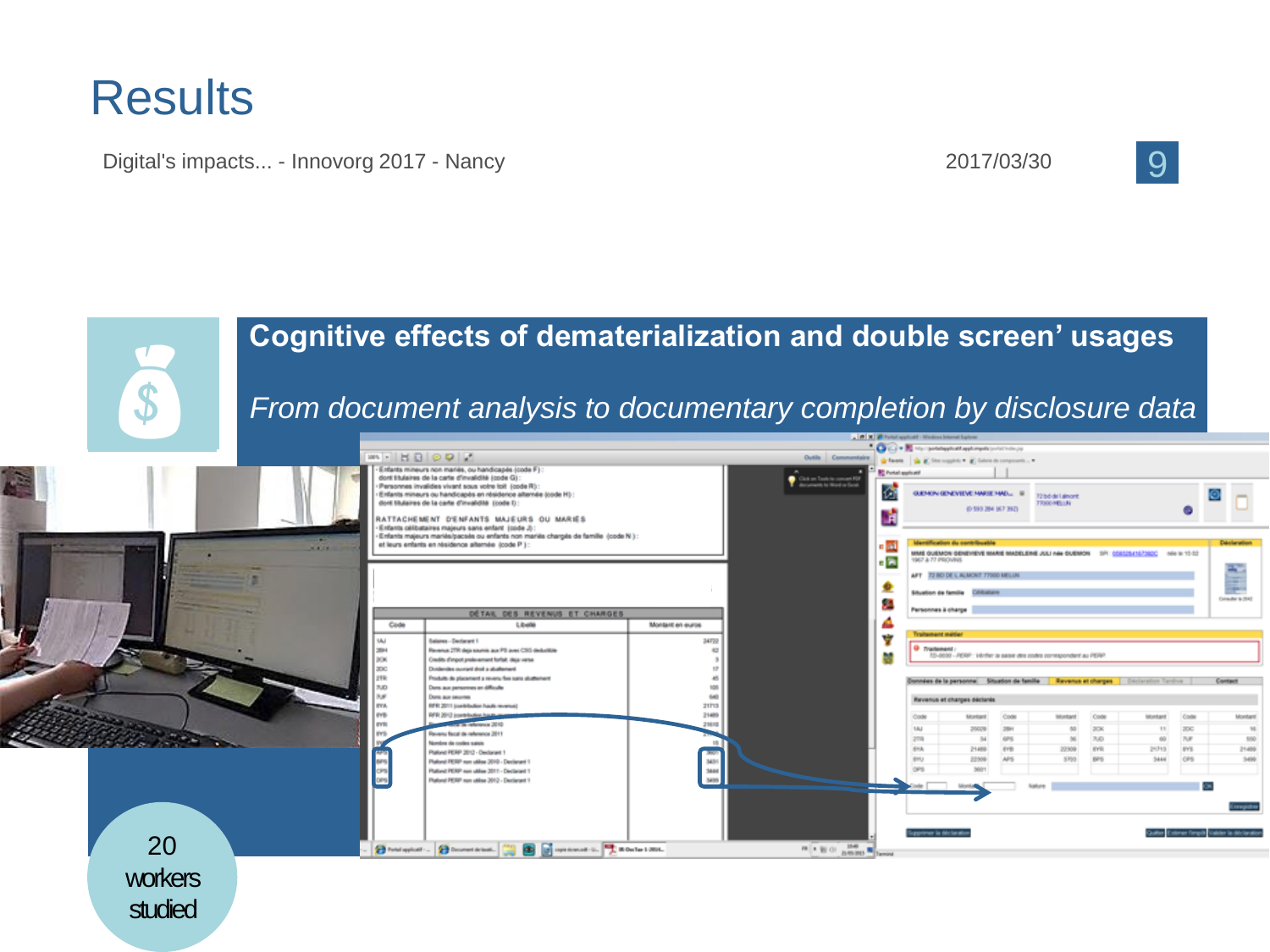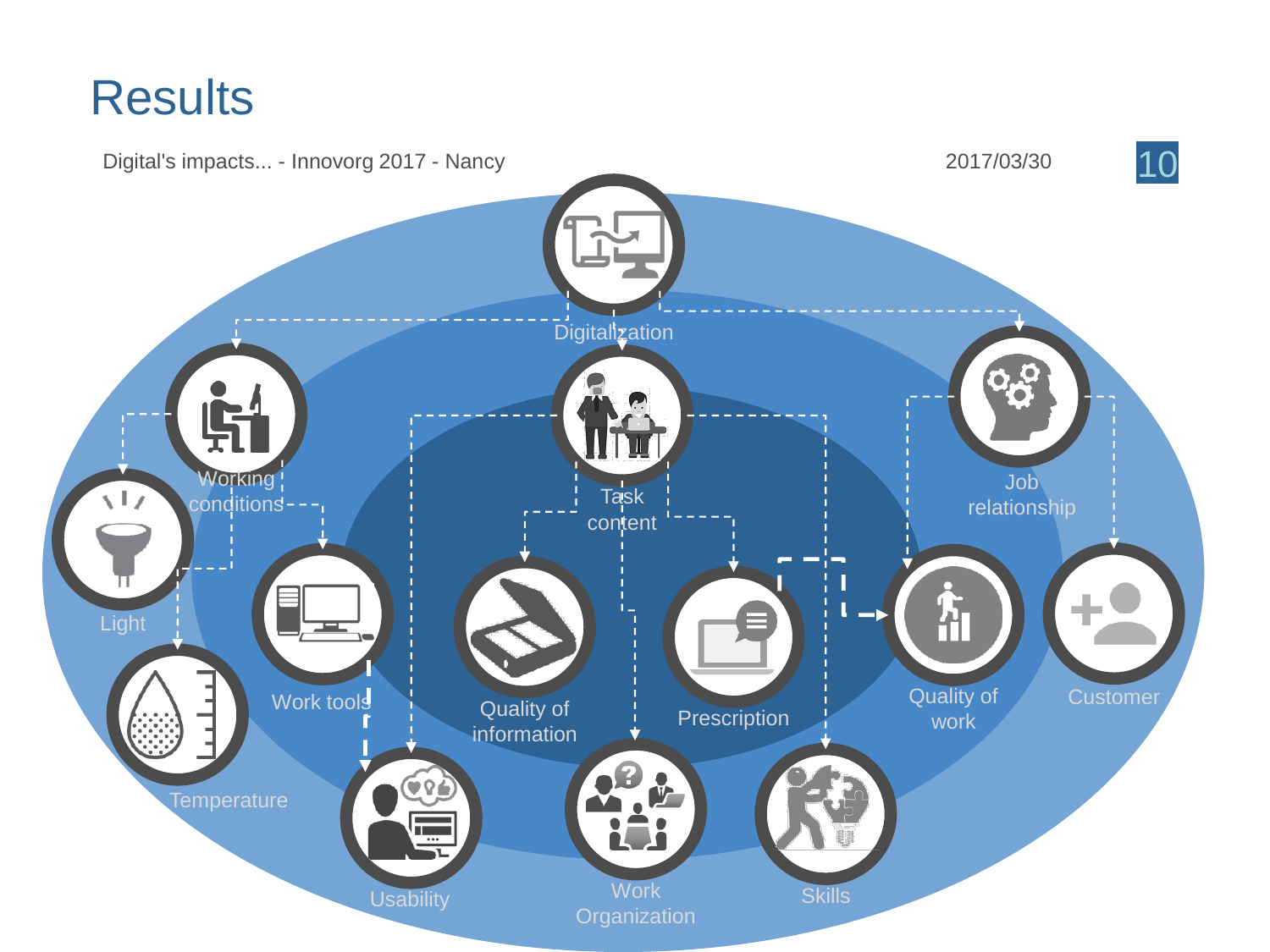#### Recommendations

Digital's impacts... - Innovorg 2017 - Nancy 2017 2017/03/30 2017/03/30





#### **From work adaptation to transform condition of work exercise**

*How to build a work capacitive environment?*

1.To identify capabilities and its limits (Zone of Proximal Development) 2.To bring situated social and cognitive resources (colleagues, tutorial, on-line support) 3.To follow the real usages (on-line indicators, log-files) 4.To adapt work organization and tools

**Toward a new framework of work organization definition based on agility**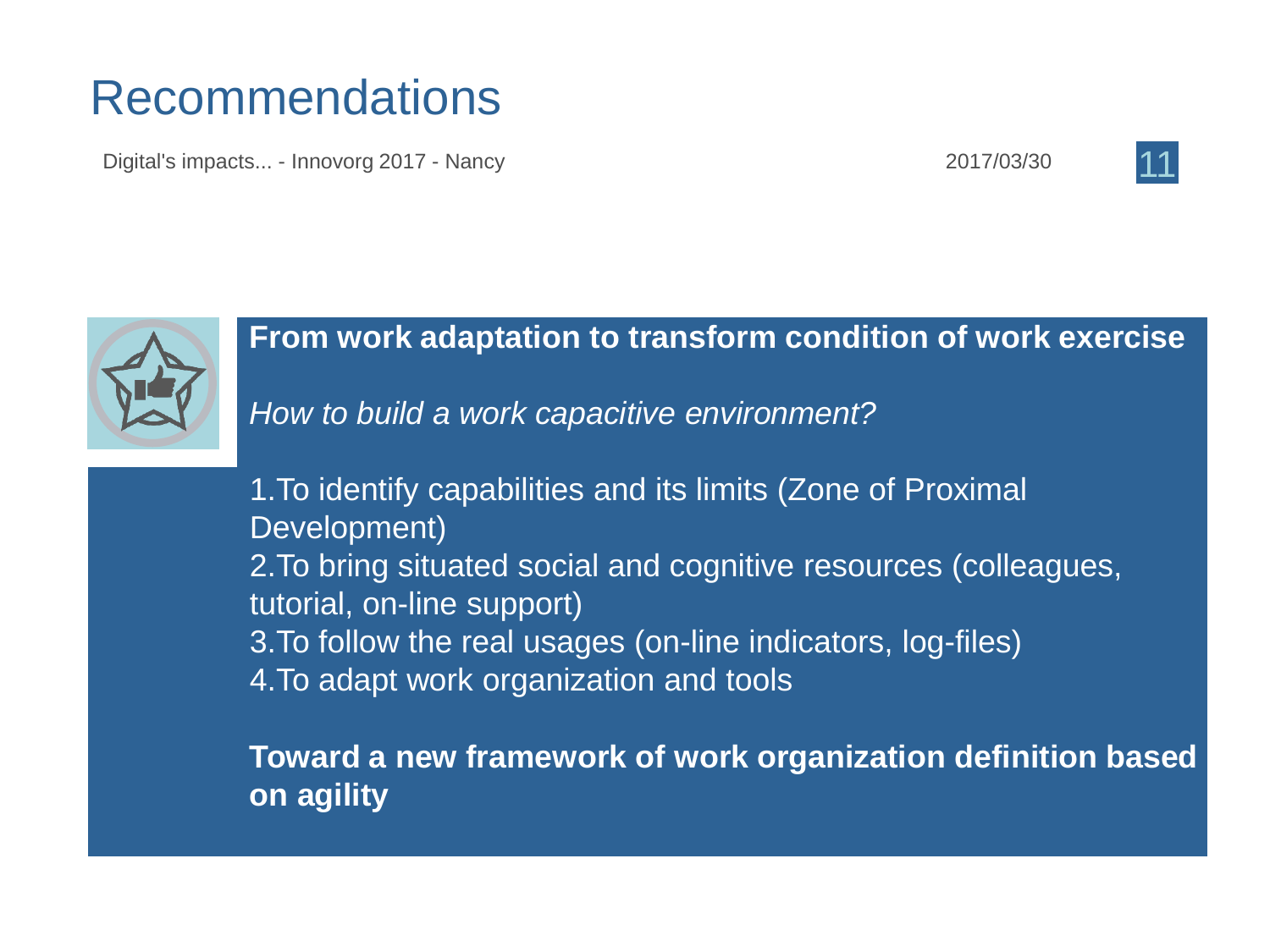#### **Discussions**

Digital's impacts... - Innovorg 2017 - Nancy 2017 12





#### **Changes introduce by digitalization…**

… founding units of work relationship (time, location, task, knowledge)

… limits of management models (from ordering chief to coach, personal facilitator, regulator)

… collaboration between workers and working group

… organizational flexibility in face of quick, continue technological changes

… perimeter and content of quality of life at work